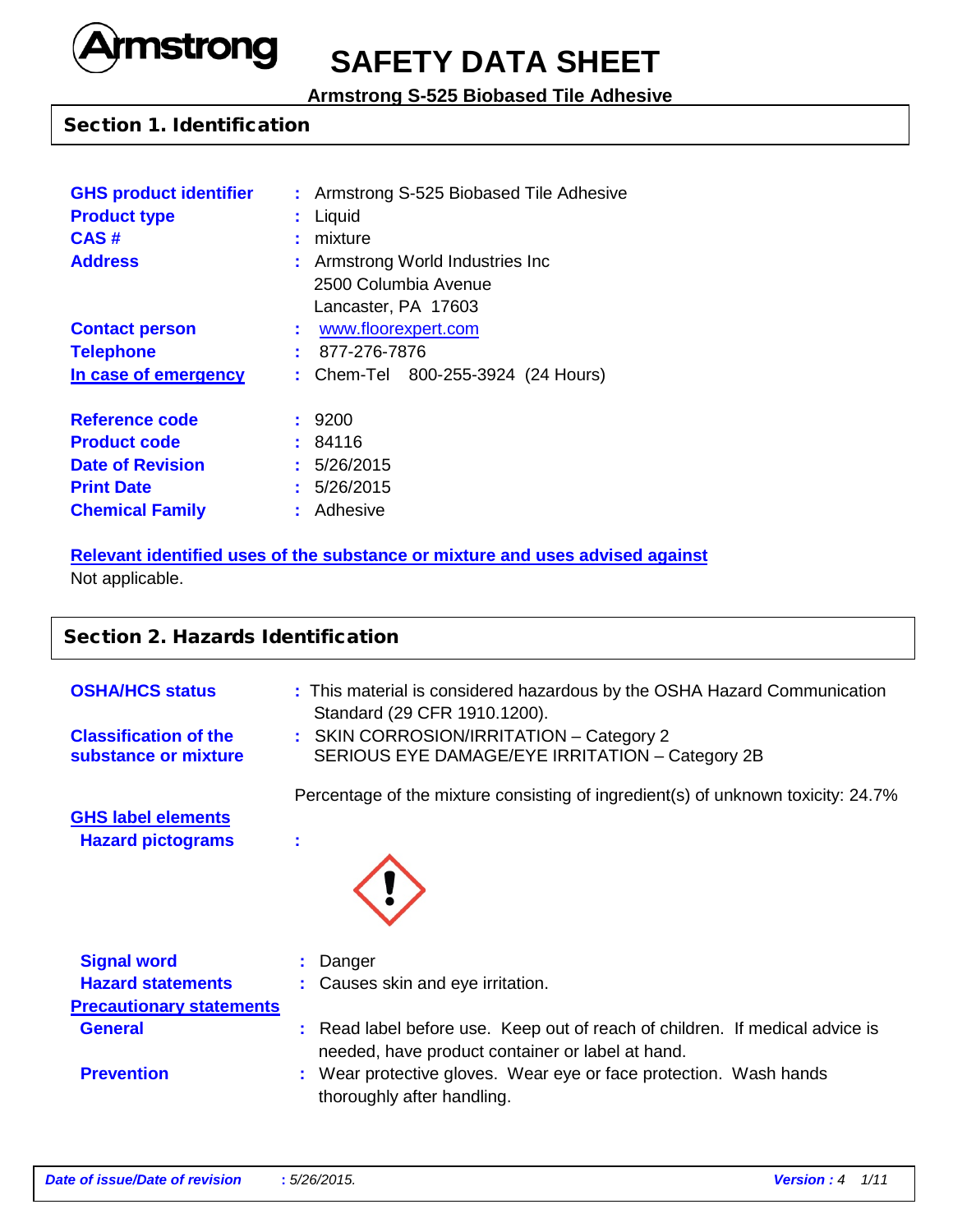### **Section 2. Hazards identification**

**Response :** IF ON SKIN: Wash with plenty of soap and water. Take off contaminated clothing. Wash contaminated clothing before reuse. If skin irritation occurs: Get medical attention. IF IN EYES: Rinse cautiously with water for several minutes. Remove contact lenses, if present and easy to do. Continue rinsing. If eye irritation persists: Get medical attention.

### **Hazards not otherwise**

**classified**

# **Section 3. Composition/information on ingredients**

**:** None known.

### **Hazardous ingredients**

#### **United States**

| <b>Name</b>                                            | <b>CAS number</b> |    |
|--------------------------------------------------------|-------------------|----|
| Distillates (petroleum), hydrotreated heavy naphthenic | 164742-52-5       | 10 |

#### **Canada**

| <b>Name</b>                                            | <b>CAS number</b> |      |
|--------------------------------------------------------|-------------------|------|
| Distillates (petroleum), hydrotreated heavy naphthenic | 64742-52-5        | - 10 |

# **Mexico**

|                                                              |                      |                          |          |                        |  | <u>VIUVUIIVUUVII</u> |  |                |  |  |
|--------------------------------------------------------------|----------------------|--------------------------|----------|------------------------|--|----------------------|--|----------------|--|--|
| <b>Name</b>                                                  | <b>CAS</b><br>number | UN number %              |          | <b>IDLH</b>            |  |                      |  | <b>Special</b> |  |  |
| Distillates (petroleum),<br>hydrotreated heavy<br>naphthenic | 64742-52-5           | <b>Not</b><br>available. | $5 - 10$ | 2500 mg/m <sup>3</sup> |  |                      |  |                |  |  |

Any concentration shown as a range is to protect confidentiality or is due to batch variation.

**There are no additional ingredients present which, within the current knowledge of the supplier and in the concentrations applicable, are classified as hazardous to health or the environment and hence require reporting in this section.**

**Occupational exposure limits, if available, are listed in Section 8.**

# **Section 4. First aid measures**

#### **Description of necessary first aid measures**

| <b>Eye contact</b>  | : Immediately flush eyes with plenty of water, occasionally lifting the upper and lower<br>eyelids. Check for and remove any contact lenses. Continue to rinse for at least 10<br>minutes. Get medical attention.                                                                                                                                                                                                                                                                                                                                                                            |
|---------------------|----------------------------------------------------------------------------------------------------------------------------------------------------------------------------------------------------------------------------------------------------------------------------------------------------------------------------------------------------------------------------------------------------------------------------------------------------------------------------------------------------------------------------------------------------------------------------------------------|
| <b>Inhalation</b>   | : Remove victim to fresh air and keep at rest in a position comfortable for breathing. If<br>not breathing, if breathing is irregular or if respiratory arrest occurs, provide artificial<br>respiration or oxygen by trained personnel. It may be dangerous to the person providing<br>aid to give mouth-to-mouth resuscitation. Get medical attention if adverse health effects<br>persist or are severe. If unconscious, place in recovery position and get medical<br>attention immediately. Maintain an open airway. Loosen tight clothing such as a collar,<br>tie, belt or waistband. |
| <b>Skin contact</b> | : Flush contaminated skin with plenty of water. Remove contaminated clothing and<br>shoes. Continue to rinse for at least 10 minutes. Get medical attention. Wash clothing<br>before reuse. Clean shoes thoroughly before reuse.                                                                                                                                                                                                                                                                                                                                                             |

**Classification**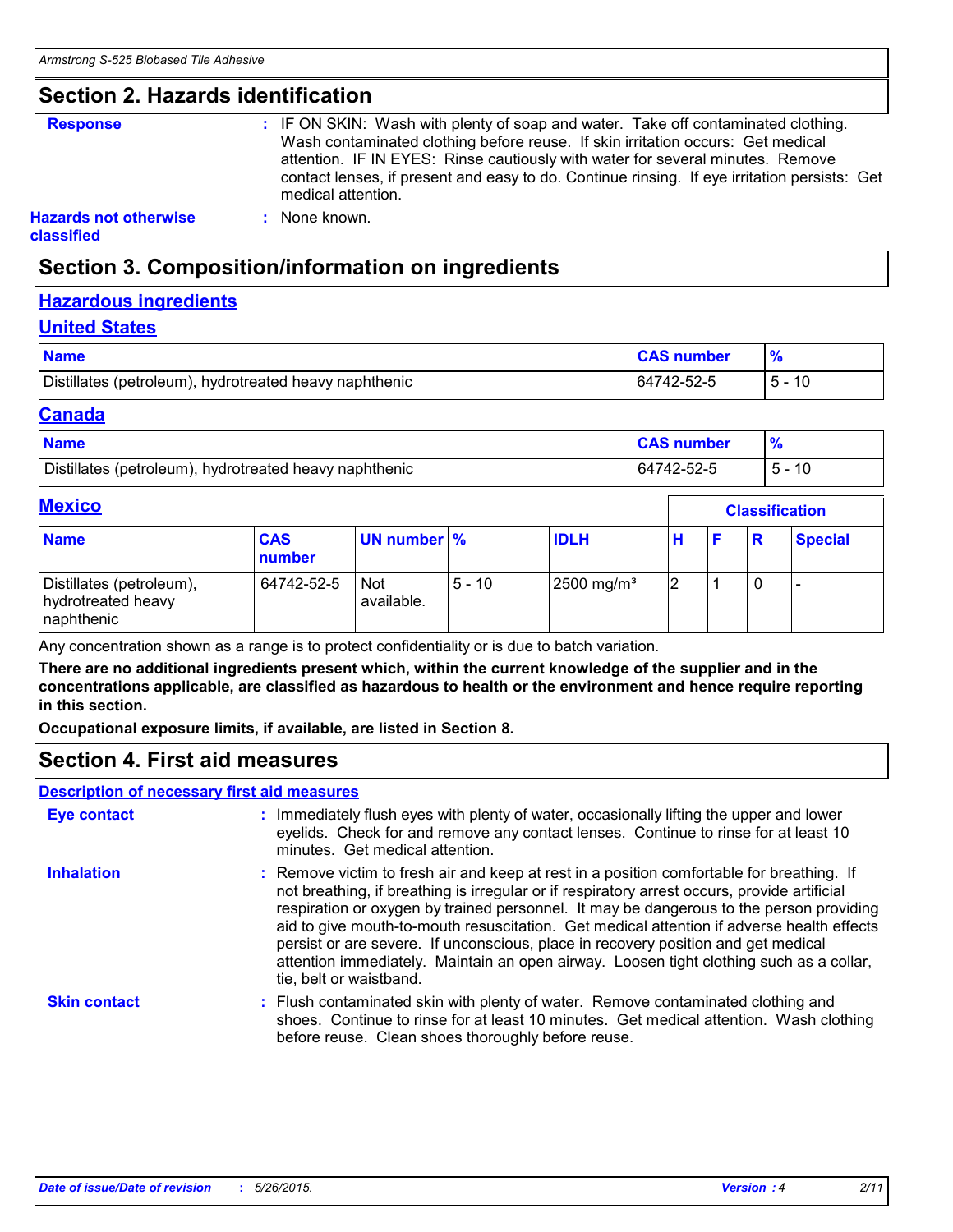| <b>Section 4. First aid measures</b>               |                                                                                                                                                                                                                                                                                                                                                                                                                                                                                                                                                                                                                                                                                                                                                                                                                           |
|----------------------------------------------------|---------------------------------------------------------------------------------------------------------------------------------------------------------------------------------------------------------------------------------------------------------------------------------------------------------------------------------------------------------------------------------------------------------------------------------------------------------------------------------------------------------------------------------------------------------------------------------------------------------------------------------------------------------------------------------------------------------------------------------------------------------------------------------------------------------------------------|
| <b>Ingestion</b>                                   | : Wash out mouth with water. Remove dentures if any. Remove victim to fresh air and<br>keep at rest in a position comfortable for breathing. If material has been swallowed and<br>the exposed person is conscious, give small quantities of water to drink. Stop if the<br>exposed person feels sick as vomiting may be dangerous. Do not induce vomiting<br>unless directed to do so by medical personnel. If vomiting occurs, the head should be<br>kept low so that vomit does not enter the lungs. Get medical attention if adverse health<br>effects persist or are severe. Never give anything by mouth to an unconscious person.<br>If unconscious, place in recovery position and get medical attention immediately.<br>Maintain an open airway. Loosen tight clothing such as a collar, tie, belt or waistband. |
| Most important symptoms/effects, acute and delayed |                                                                                                                                                                                                                                                                                                                                                                                                                                                                                                                                                                                                                                                                                                                                                                                                                           |
| <b>Potential acute health effects</b>              |                                                                                                                                                                                                                                                                                                                                                                                                                                                                                                                                                                                                                                                                                                                                                                                                                           |
| <b>Eye contact</b>                                 | : Causes serious eye irritation.                                                                                                                                                                                                                                                                                                                                                                                                                                                                                                                                                                                                                                                                                                                                                                                          |
| <b>Inhalation</b>                                  | No known significant effects or critical hazards.                                                                                                                                                                                                                                                                                                                                                                                                                                                                                                                                                                                                                                                                                                                                                                         |
| <b>Skin contact</b>                                | Causes skin irritation.                                                                                                                                                                                                                                                                                                                                                                                                                                                                                                                                                                                                                                                                                                                                                                                                   |
| <b>Ingestion</b>                                   | : Irritating to mouth, throat and stomach.                                                                                                                                                                                                                                                                                                                                                                                                                                                                                                                                                                                                                                                                                                                                                                                |
| <b>Over-exposure signs/symptoms</b>                |                                                                                                                                                                                                                                                                                                                                                                                                                                                                                                                                                                                                                                                                                                                                                                                                                           |
| <b>Eye contact</b>                                 | : Adverse symptoms may include the following:<br>pain or irritation<br>watering<br>redness                                                                                                                                                                                                                                                                                                                                                                                                                                                                                                                                                                                                                                                                                                                                |
| <b>Inhalation</b>                                  | : No specific data.                                                                                                                                                                                                                                                                                                                                                                                                                                                                                                                                                                                                                                                                                                                                                                                                       |
| <b>Skin contact</b>                                | : Adverse symptoms may include the following:<br>irritation<br>redness                                                                                                                                                                                                                                                                                                                                                                                                                                                                                                                                                                                                                                                                                                                                                    |
| <b>Ingestion</b>                                   | : No specific data.                                                                                                                                                                                                                                                                                                                                                                                                                                                                                                                                                                                                                                                                                                                                                                                                       |
|                                                    | Indication of immediate medical attention and special treatment needed, if necessary                                                                                                                                                                                                                                                                                                                                                                                                                                                                                                                                                                                                                                                                                                                                      |
| <b>Notes to physician</b>                          | : Treat symptomatically. Contact poison treatment specialist immediately if large<br>quantities have been ingested or inhaled.                                                                                                                                                                                                                                                                                                                                                                                                                                                                                                                                                                                                                                                                                            |
| <b>Specific treatments</b>                         | : No specific treatment.                                                                                                                                                                                                                                                                                                                                                                                                                                                                                                                                                                                                                                                                                                                                                                                                  |
| <b>Protection of first-aiders</b>                  | : No action shall be taken involving any personal risk or without suitable training. It may                                                                                                                                                                                                                                                                                                                                                                                                                                                                                                                                                                                                                                                                                                                               |

### **See toxicological information (Section 11)**

# **Section 5. Fire-fighting measures**

| <b>Extinguishing media</b>                               |                                                                                                                                                                                                     |
|----------------------------------------------------------|-----------------------------------------------------------------------------------------------------------------------------------------------------------------------------------------------------|
| <b>Suitable extinguishing</b><br>media                   | : Use an extinguishing agent suitable for the surrounding fire.                                                                                                                                     |
| <b>Unsuitable extinguishing</b><br>media                 | : None known.                                                                                                                                                                                       |
| <b>Specific hazards arising</b><br>from the chemical     | : In a fire or if heated, a pressure increase will occur and the container may burst.                                                                                                               |
| <b>Hazardous thermal</b><br>decomposition products       | : No specific data.                                                                                                                                                                                 |
| <b>Special protective actions</b><br>for fire-fighters   | : Promptly isolate the scene by removing all persons from the vicinity of the incident if<br>there is a fire. No action shall be taken involving any personal risk or without suitable<br>training. |
| <b>Special protective</b><br>equipment for fire-fighters | : Fire-fighters should wear appropriate protective equipment and self-contained breathing<br>apparatus (SCBA) with a full face-piece operated in positive pressure mode.                            |

be dangerous to the person providing aid to give mouth-to-mouth resuscitation.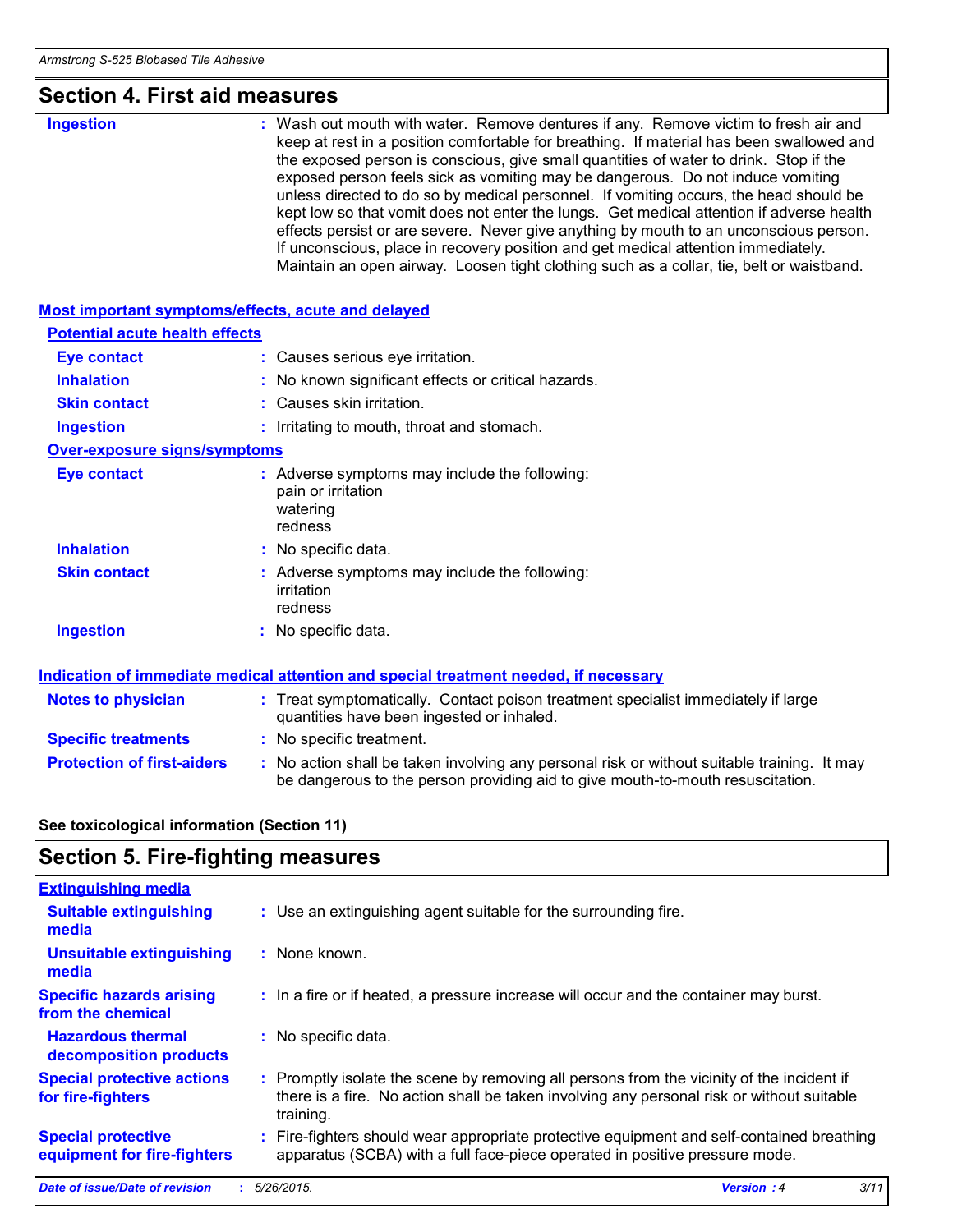# **Section 6. Accidental release measures**

|                                                              | <b>Personal precautions, protective equipment and emergency procedures</b>                                                                                                                                                                                                                                                                                                                                                                                                                                                                                                                                                                                                                                   |
|--------------------------------------------------------------|--------------------------------------------------------------------------------------------------------------------------------------------------------------------------------------------------------------------------------------------------------------------------------------------------------------------------------------------------------------------------------------------------------------------------------------------------------------------------------------------------------------------------------------------------------------------------------------------------------------------------------------------------------------------------------------------------------------|
| For non-emergency<br>personnel                               | : No action shall be taken involving any personal risk or without suitable training.<br>Evacuate surrounding areas. Keep unnecessary and unprotected personnel from<br>entering. Do not touch or walk through spilled material. Avoid breathing vapor or mist.<br>Provide adequate ventilation. Wear appropriate respirator when ventilation is<br>inadequate. Put on appropriate personal protective equipment.                                                                                                                                                                                                                                                                                             |
|                                                              | For emergency responders : If specialised clothing is required to deal with the spillage, take note of any information<br>in Section 8 on suitable and unsuitable materials. See also the information in "For non-<br>emergency personnel".                                                                                                                                                                                                                                                                                                                                                                                                                                                                  |
| <b>Environmental precautions</b>                             | : Avoid dispersal of spilled material and runoff and contact with soil, waterways, drains<br>and sewers. Inform the relevant authorities if the product has caused environmental<br>pollution (sewers, waterways, soil or air).                                                                                                                                                                                                                                                                                                                                                                                                                                                                              |
| <b>Methods and materials for containment and cleaning up</b> |                                                                                                                                                                                                                                                                                                                                                                                                                                                                                                                                                                                                                                                                                                              |
| <b>Small spill</b>                                           | : Stop leak if without risk. Move containers from spill area. Dilute with water and mop up<br>if water-soluble. Alternatively, or if water-insoluble, absorb with an inert dry material and<br>place in an appropriate waste disposal container. Dispose of via a licensed waste<br>disposal contractor.                                                                                                                                                                                                                                                                                                                                                                                                     |
| <b>Large spill</b>                                           | : Stop leak if without risk. Move containers from spill area. Approach release from<br>upwind. Prevent entry into sewers, water courses, basements or confined areas. Wash<br>spillages into an effluent treatment plant or proceed as follows. Contain and collect<br>spillage with non-combustible, absorbent material e.g. sand, earth, vermiculite or<br>diatomaceous earth and place in container for disposal according to local regulations<br>(see Section 13). Dispose of via a licensed waste disposal contractor. Contaminated<br>absorbent material may pose the same hazard as the spilled product. Note: see<br>Section 1 for emergency contact information and Section 13 for waste disposal. |

# **Section 7. Handling and storage**

### **Precautions for safe handling**

| <b>Protective measures</b>                                                       | : Put on appropriate personal protective equipment (see Section 8). Do not ingest. Avoid<br>contact with eyes, skin and clothing. Avoid breathing vapor or mist. Keep in the original<br>container or an approved alternative made from a compatible material, kept tightly<br>closed when not in use. Empty containers retain product residue and can be hazardous.<br>Do not reuse container.                                                                                                                                                                                                 |
|----------------------------------------------------------------------------------|-------------------------------------------------------------------------------------------------------------------------------------------------------------------------------------------------------------------------------------------------------------------------------------------------------------------------------------------------------------------------------------------------------------------------------------------------------------------------------------------------------------------------------------------------------------------------------------------------|
| <b>Advice on general</b><br>occupational hygiene                                 | : Eating, drinking and smoking should be prohibited in areas where this material is<br>handled, stored and processed. Workers should wash hands and face before eating,<br>drinking and smoking. Remove contaminated clothing and protective equipment before<br>entering eating areas. See also Section 8 for additional information on hygiene<br>measures.                                                                                                                                                                                                                                   |
| <b>Conditions for safe storage,</b><br>including any<br><b>incompatibilities</b> | : Do not store below the following temperature: $0^{\circ}$ C (32 $^{\circ}$ F). Store in accordance with<br>local regulations. Store in original container protected from direct sunlight in a dry, cool<br>and well-ventilated area, away from incompatible materials (see Section 10) and food<br>and drink. Keep container tightly closed and sealed until ready for use. Containers that<br>have been opened must be carefully resealed and kept upright to prevent leakage. Do<br>not store in unlabeled containers. Use appropriate containment to avoid environmental<br>contamination. |

# **Section 8. Exposure controls/personal protection**

### **United States**

**Occupational exposure limits**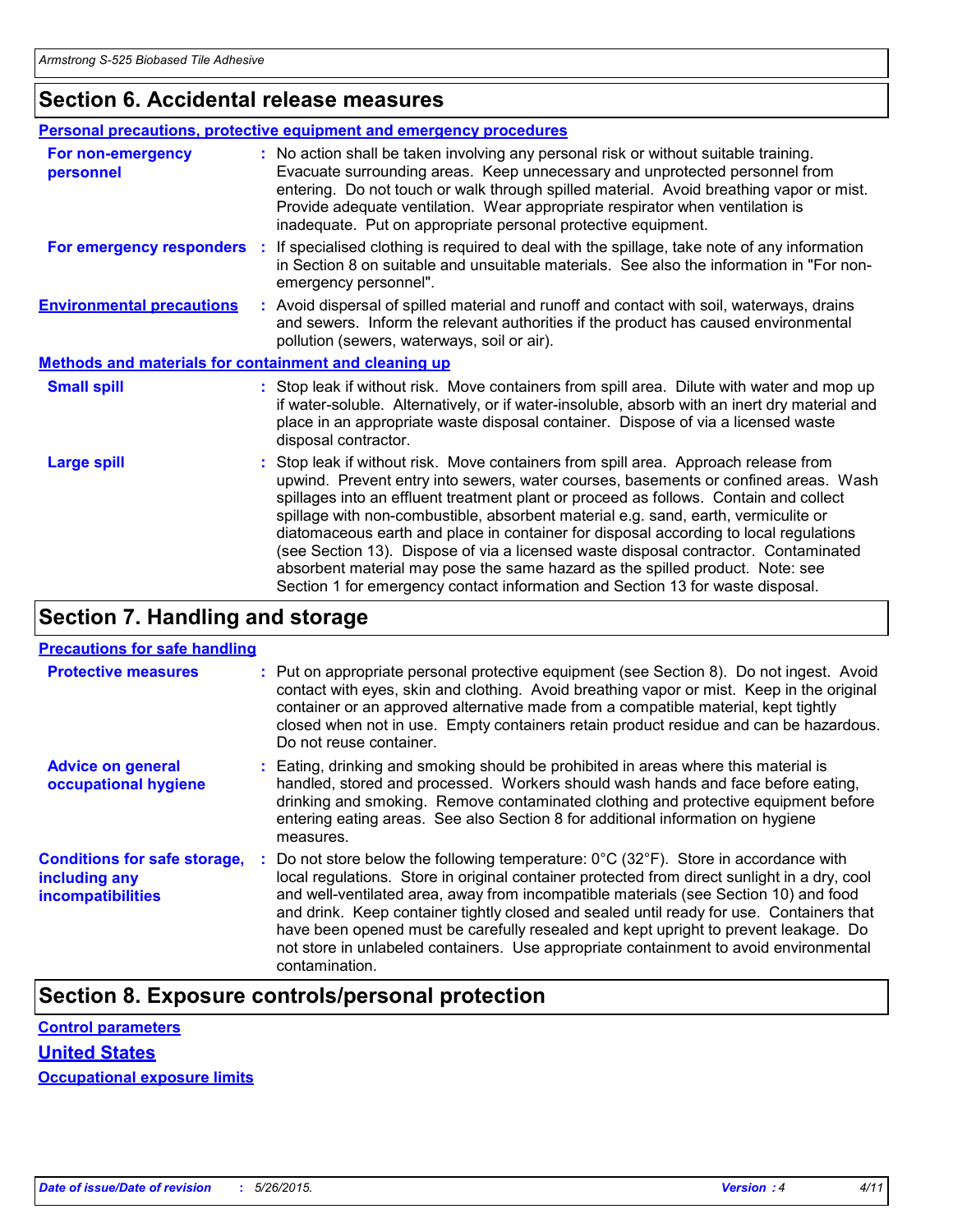# **Section 8. Exposure controls/personal protection**

| Ingredient name                                        | <b>Exposure limits</b>                                                                                                                                                                                                                                                                                                 |
|--------------------------------------------------------|------------------------------------------------------------------------------------------------------------------------------------------------------------------------------------------------------------------------------------------------------------------------------------------------------------------------|
| Distillates (petroleum), hydrotreated heavy naphthenic | ACGIH TLV (United States, 4/2014).<br>TWA: 5 mg/m <sup>3</sup> 8 hours. Form: Inhalable fraction<br>NIOSH REL (United States, 10/2013).<br>TWA: 5 mg/m <sup>3</sup> 10 hours. Form: Mist<br>STEL: 10 mg/m <sup>3</sup> 15 minutes. Form: Mist<br>OSHA PEL (United States, 2/2013).<br>TWA: $5 \text{ mg/m}^3$ 8 hours. |

### **Canada**

| <b>Occupational exposure limits</b>                       |                                     | TWA (8 hours) |          |              | STEL (15 mins) |                |              | <b>Ceiling</b> |            |              |                                               |
|-----------------------------------------------------------|-------------------------------------|---------------|----------|--------------|----------------|----------------|--------------|----------------|------------|--------------|-----------------------------------------------|
| Ingredient                                                | List name                           | ppm           | mg/<br>m | <b>Other</b> | ppm            | mq/<br>m       | <b>Other</b> | ppm            | mg/<br>∣m∙ | <b>Other</b> | <b>Notations</b>                              |
| Distillates (petroleum), hydrotreated<br>heavy naphthenic | US ACGIH 4/2014                     |               | 5        |              |                |                |              |                |            |              | [a]                                           |
|                                                           | AB 4/2009<br>ON 1/2013<br>QC 1/2014 |               |          |              |                | 10<br>10<br>10 |              |                |            |              | $\begin{bmatrix} 1 \\ 0 \end{bmatrix}$<br>[c] |

#### **Form:** [a]Inhalable fraction [b]Mist [c]mist

### **Mexico**

### **Occupational exposure limits**

| Ingredient                                             | <b>Exposure limits</b>                                                                                                                      |
|--------------------------------------------------------|---------------------------------------------------------------------------------------------------------------------------------------------|
| Distillates (petroleum), hydrotreated heavy naphthenic | NOM-010-STPS (Mexico, 9/2000).<br>LMPE-PPT: 5 mg/m <sup>3</sup> 8 hours. Form: mist<br>LMPE-CT: 10 mg/m <sup>3</sup> 15 minutes. Form: mist |

#### **Consult local authorities for acceptable exposure limits.**

| Good general ventilation should be sufficient to control worker exposure to airborne<br><b>Appropriate engineering</b><br>contaminants.<br><b>controls</b><br>Emissions from ventilation or work process equipment should be checked to ensure<br>they comply with the requirements of environmental protection legislation. In some<br>cases, fume scrubbers, filters or engineering modifications to the process equipment<br>will be necessary to reduce emissions to acceptable levels.<br><b>Individual protection measures</b><br>Wash hands, forearms and face thoroughly after handling chemical products, before<br><b>Hygiene measures</b><br>eating, smoking and using the lavatory and at the end of the working period.<br>Appropriate techniques should be used to remove potentially contaminated clothing.<br>showers are close to the workstation location.<br><b>Eye/face protection</b><br>Safety eyewear complying with an approved standard should be used when a risk<br>assessment indicates this is necessary to avoid exposure to liquid splashes, mists,<br>gases or dusts. If contact is possible, the following protection should be worn, unless<br>the assessment indicates a higher degree of protection: chemical splash goggles.<br><b>Skin protection</b><br>: Chemical-resistant, impervious gloves complying with an approved standard should be<br><b>Hand protection</b><br>necessary. Considering the parameters specified by the glove manufacturer, check<br>during use that the gloves are still retaining their protective properties. It should be<br>glove manufacturers. In the case of mixtures, consisting of several substances, the |  |                                                                                                                                                                                                                                                        |
|---------------------------------------------------------------------------------------------------------------------------------------------------------------------------------------------------------------------------------------------------------------------------------------------------------------------------------------------------------------------------------------------------------------------------------------------------------------------------------------------------------------------------------------------------------------------------------------------------------------------------------------------------------------------------------------------------------------------------------------------------------------------------------------------------------------------------------------------------------------------------------------------------------------------------------------------------------------------------------------------------------------------------------------------------------------------------------------------------------------------------------------------------------------------------------------------------------------------------------------------------------------------------------------------------------------------------------------------------------------------------------------------------------------------------------------------------------------------------------------------------------------------------------------------------------------------------------------------------------------------------------------------------------------------------------------|--|--------------------------------------------------------------------------------------------------------------------------------------------------------------------------------------------------------------------------------------------------------|
| <b>Environmental exposure</b><br><b>controls</b>                                                                                                                                                                                                                                                                                                                                                                                                                                                                                                                                                                                                                                                                                                                                                                                                                                                                                                                                                                                                                                                                                                                                                                                                                                                                                                                                                                                                                                                                                                                                                                                                                                      |  |                                                                                                                                                                                                                                                        |
|                                                                                                                                                                                                                                                                                                                                                                                                                                                                                                                                                                                                                                                                                                                                                                                                                                                                                                                                                                                                                                                                                                                                                                                                                                                                                                                                                                                                                                                                                                                                                                                                                                                                                       |  |                                                                                                                                                                                                                                                        |
|                                                                                                                                                                                                                                                                                                                                                                                                                                                                                                                                                                                                                                                                                                                                                                                                                                                                                                                                                                                                                                                                                                                                                                                                                                                                                                                                                                                                                                                                                                                                                                                                                                                                                       |  |                                                                                                                                                                                                                                                        |
|                                                                                                                                                                                                                                                                                                                                                                                                                                                                                                                                                                                                                                                                                                                                                                                                                                                                                                                                                                                                                                                                                                                                                                                                                                                                                                                                                                                                                                                                                                                                                                                                                                                                                       |  | Wash contaminated clothing before reusing. Ensure that eyewash stations and safety                                                                                                                                                                     |
|                                                                                                                                                                                                                                                                                                                                                                                                                                                                                                                                                                                                                                                                                                                                                                                                                                                                                                                                                                                                                                                                                                                                                                                                                                                                                                                                                                                                                                                                                                                                                                                                                                                                                       |  |                                                                                                                                                                                                                                                        |
|                                                                                                                                                                                                                                                                                                                                                                                                                                                                                                                                                                                                                                                                                                                                                                                                                                                                                                                                                                                                                                                                                                                                                                                                                                                                                                                                                                                                                                                                                                                                                                                                                                                                                       |  |                                                                                                                                                                                                                                                        |
|                                                                                                                                                                                                                                                                                                                                                                                                                                                                                                                                                                                                                                                                                                                                                                                                                                                                                                                                                                                                                                                                                                                                                                                                                                                                                                                                                                                                                                                                                                                                                                                                                                                                                       |  | worn at all times when handling chemical products if a risk assessment indicates this is<br>noted that the time to breakthrough for any glove material may be different for different<br>protection time of the gloves cannot be accurately estimated. |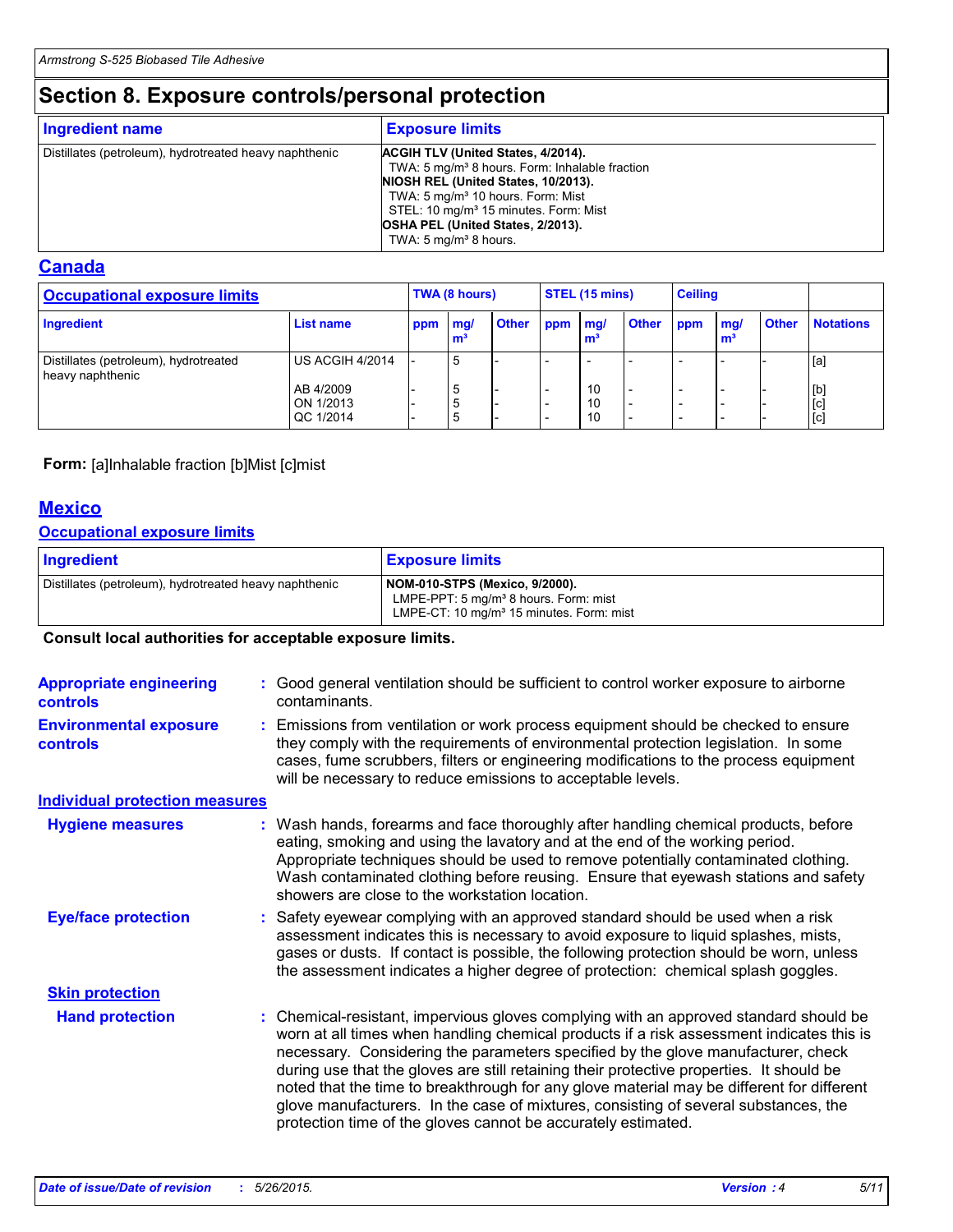#### **Section 8. Exposure controls/personal protection** Use a properly fitted, air-purifying or air-fed respirator complying with an approved standard if a risk assessment indicates this is necessary. Respirator selection must be based on known or anticipated exposure levels, the hazards of the product and the safe working limits of the selected respirator. **Respiratory protection : Body protection** : Personal protective equipment for the body should be selected based on the task being in the task being performed and the risks involved and should be approved by a specialist before handling this product. **Other skin protection :** Appropriate footwear and any additional skin protection measures should be selected based on the task being performed and the risks involved and should be approved by a specialist before handling this product.

# **Section 9. Physical and chemical properties**

### **Appearance**

| <b>Physical state</b>                             | : Liquid. [Paste.]                                                 |
|---------------------------------------------------|--------------------------------------------------------------------|
| <b>Color</b>                                      | : Beige.                                                           |
| <b>Odor</b>                                       | : Characteristic. [Slight]                                         |
| <b>Odor threshold</b>                             | : Not available.                                                   |
| рH                                                | : 9.6                                                              |
| <b>Melting point</b>                              | $:$ Not available.                                                 |
| <b>Boiling point</b>                              | : $100^{\circ}$ C (212 $^{\circ}$ F)                               |
| <b>Flash point</b>                                | : Closed cup: $>93.333^{\circ}$ C ( $>200^{\circ}$ F) [Setaflash.] |
| <b>VOC (less water, less)</b><br>exempt solvents) | $: 16.2$ g/l                                                       |
| <b>Relative density</b>                           | : 1.11                                                             |
|                                                   |                                                                    |

# **Section 10. Stability and reactivity**

| <b>Reactivity</b>                                   | : No specific test data related to reactivity available for this product or its ingredients.            |
|-----------------------------------------------------|---------------------------------------------------------------------------------------------------------|
| <b>Chemical stability</b>                           | : The product is stable.                                                                                |
| <b>Possibility of hazardous</b><br><b>reactions</b> | : Under normal conditions of storage and use, hazardous reactions will not occur.                       |
| <b>Conditions to avoid</b>                          | No specific data.                                                                                       |
| <b>Incompatible materials</b>                       | : No specific data.                                                                                     |
| <b>Hazardous decomposition</b><br>products          | Under normal conditions of storage and use, hazardous decomposition products should<br>not be produced. |

# **Section 11. Toxicological information**

### **Information on toxicological effects**

### **Acute toxicity**

| <b>Product/ingredient name</b>                                          | <b>Result</b>                             | <b>Species</b> |              | <b>Dose</b>     | <b>Exposure</b>    |
|-------------------------------------------------------------------------|-------------------------------------------|----------------|--------------|-----------------|--------------------|
| Distillates (petroleum),<br>hydrotreated heavy<br>naphthenic            | LD50 Oral                                 | Rat            |              | >5000 mg/kg     | ۰                  |
| <b>Conclusion/Summary</b><br><b>Irritation/Corrosion</b>                | Not available.                            |                |              |                 |                    |
| <b>Product/ingredient name</b>                                          | <b>Result</b>                             | <b>Species</b> | <b>Score</b> | <b>Exposure</b> | <b>Observation</b> |
| $\mathbb{R}^n$ and $\mathbb{R}^n$ and $\mathbb{R}^n$ and $\mathbb{R}^n$ | $\sim$ $\sim$ $\sim$ $\sim$ $\sim$ $\sim$ | ---            |              | $-0n$           |                    |

| <b>Product/ingredient name</b>                                | <b>Result</b>                 | <b>Species</b> | <b>Score</b> | <b>Exposure</b>   | <b>Observation</b> |
|---------------------------------------------------------------|-------------------------------|----------------|--------------|-------------------|--------------------|
| Distillates (petroleum),<br>hydrotreated heavy<br>Inaphthenic | <b>Skin - Severe irritant</b> | Rabbit         |              | 500<br>milligrams |                    |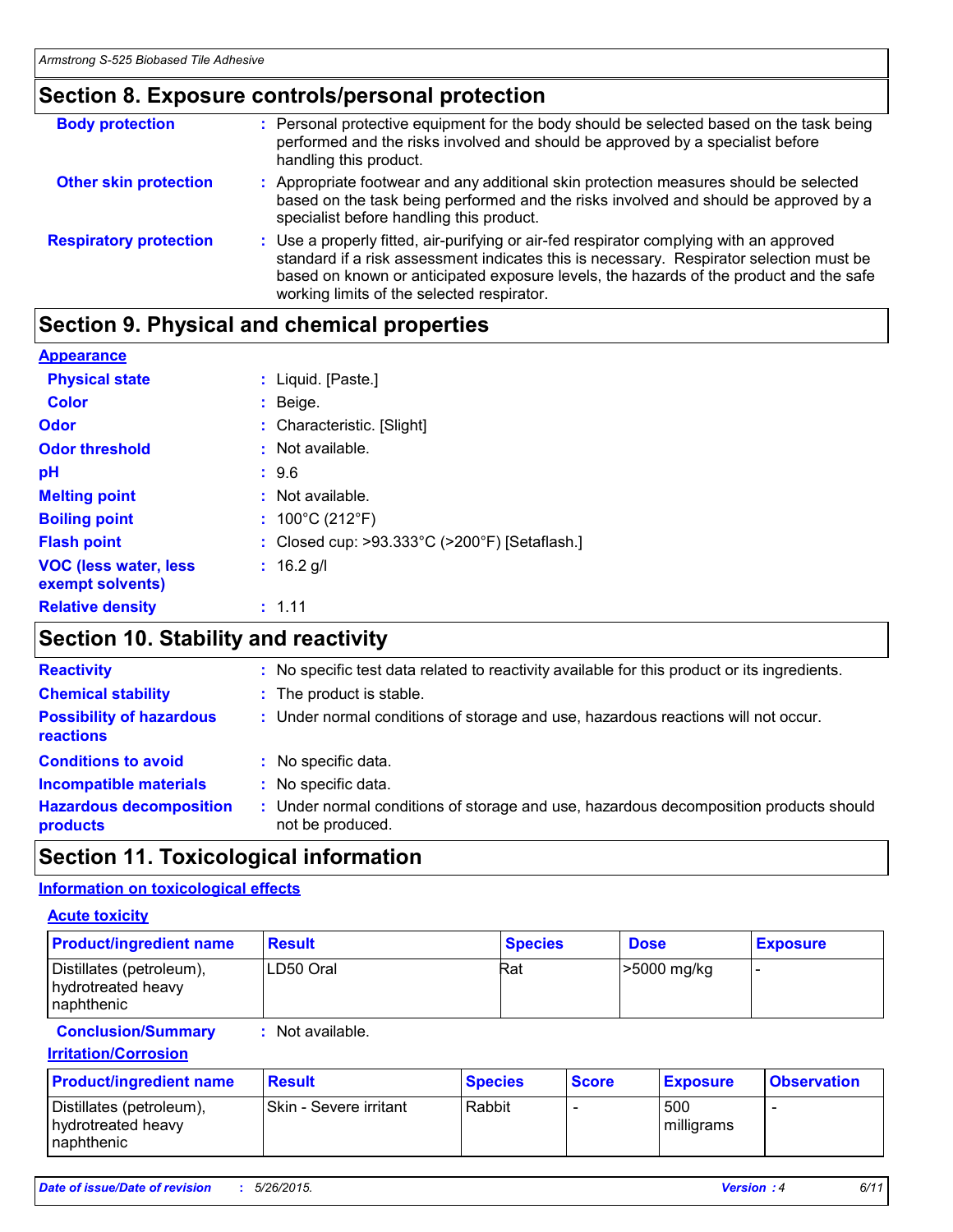# **Section 11. Toxicological information**

| <b>Conclusion/Summary</b>                              |                                                                                                           |
|--------------------------------------------------------|-----------------------------------------------------------------------------------------------------------|
| <b>Skin</b>                                            | : Prolonged or repeated contact can defat the skin and lead to irritation, cracking and/or<br>dermatitis. |
| <b>Eyes</b>                                            | : This product may irritate eyes upon contact.                                                            |
| <b>Respiratory</b>                                     | : Inhalation of oil mist or vapors at elevated temperatures may cause respiratory irritation.             |
| <b>Information on the likely</b><br>routes of exposure | : Routes of entry anticipated: Oral, Dermal, Inhalation.                                                  |
| <b>Potential acute health effects</b>                  |                                                                                                           |
| <b>Eye contact</b>                                     | : Causes serious eye irritation.                                                                          |
| <b>Inhalation</b>                                      | : No known significant effects or critical hazards.                                                       |
| <b>Skin contact</b>                                    | : Causes skin irritation.                                                                                 |
| <b>Ingestion</b>                                       | : Irritating to mouth, throat and stomach.                                                                |
|                                                        | Symptoms related to the physical, chemical and toxicological characteristics                              |
| <b>Eye contact</b>                                     | : Adverse symptoms may include the following:<br>pain or irritation<br>watering<br>redness                |
| <b>Inhalation</b>                                      | : No specific data.                                                                                       |
| <b>Skin contact</b>                                    | : Adverse symptoms may include the following:<br>irritation<br>redness                                    |
| <b>Ingestion</b>                                       | : No specific data.                                                                                       |
|                                                        | Delayed and immediate effects and also chronic effects from short and long term exposure                  |
| <b>Short term exposure</b>                             |                                                                                                           |
| <b>Potential immediate</b><br>effects                  | : Not available.                                                                                          |
| <b>Potential delayed effects</b>                       | : Not available.                                                                                          |
| <b>Long term exposure</b>                              |                                                                                                           |
| <b>Potential immediate</b><br>effects                  | : Not available.                                                                                          |
| <b>Potential delayed effects</b>                       | : Not available.                                                                                          |

# **Section 12. Ecological information**

| <b>Toxicity</b>                            |                                                                                                                                                                                                                                                                                                                                                        |
|--------------------------------------------|--------------------------------------------------------------------------------------------------------------------------------------------------------------------------------------------------------------------------------------------------------------------------------------------------------------------------------------------------------|
| <b>Conclusion/Summary</b>                  | $:$ Not available.                                                                                                                                                                                                                                                                                                                                     |
| <b>Persistence and degradability</b>       |                                                                                                                                                                                                                                                                                                                                                        |
| Not available.                             |                                                                                                                                                                                                                                                                                                                                                        |
| <b>Other adverse effects</b>               | : No known significant effects or critical hazards.                                                                                                                                                                                                                                                                                                    |
| <b>Section 13. Disposal considerations</b> |                                                                                                                                                                                                                                                                                                                                                        |
| <b>Disposal methods</b>                    | : The generation of waste should be avoided or minimized wherever possible. Disposal<br>of this product, solutions and any by-products should at all times comply with the<br>requirements of environmental protection and waste disposal legislation and any<br>regional local authority requirements. Dispose of surplus and non-recyclable products |

| of this product, solutions and any by-products should at all times comply with the<br>requirements of environmental protection and waste disposal legislation and any<br>regional local authority requirements. Dispose of surplus and non-recyclable products<br>via a licensed waste disposal contractor. Waste should not be disposed of untreated to<br>the sewer unless fully compliant with the requirements of all authorities with jurisdiction.<br>Waste packaging should be recycled. Incineration or landfill should only be considered<br>when recycling is not feasible. This material and its container must be disposed of in a |
|------------------------------------------------------------------------------------------------------------------------------------------------------------------------------------------------------------------------------------------------------------------------------------------------------------------------------------------------------------------------------------------------------------------------------------------------------------------------------------------------------------------------------------------------------------------------------------------------------------------------------------------------|
| safe way. Care should be taken when handling emptied containers that have not been<br>cleaned or rinsed out. Empty containers or liners may retain some product residues.<br>Avoid dispersal of spilled material and runoff and contact with soil, waterways, drains                                                                                                                                                                                                                                                                                                                                                                           |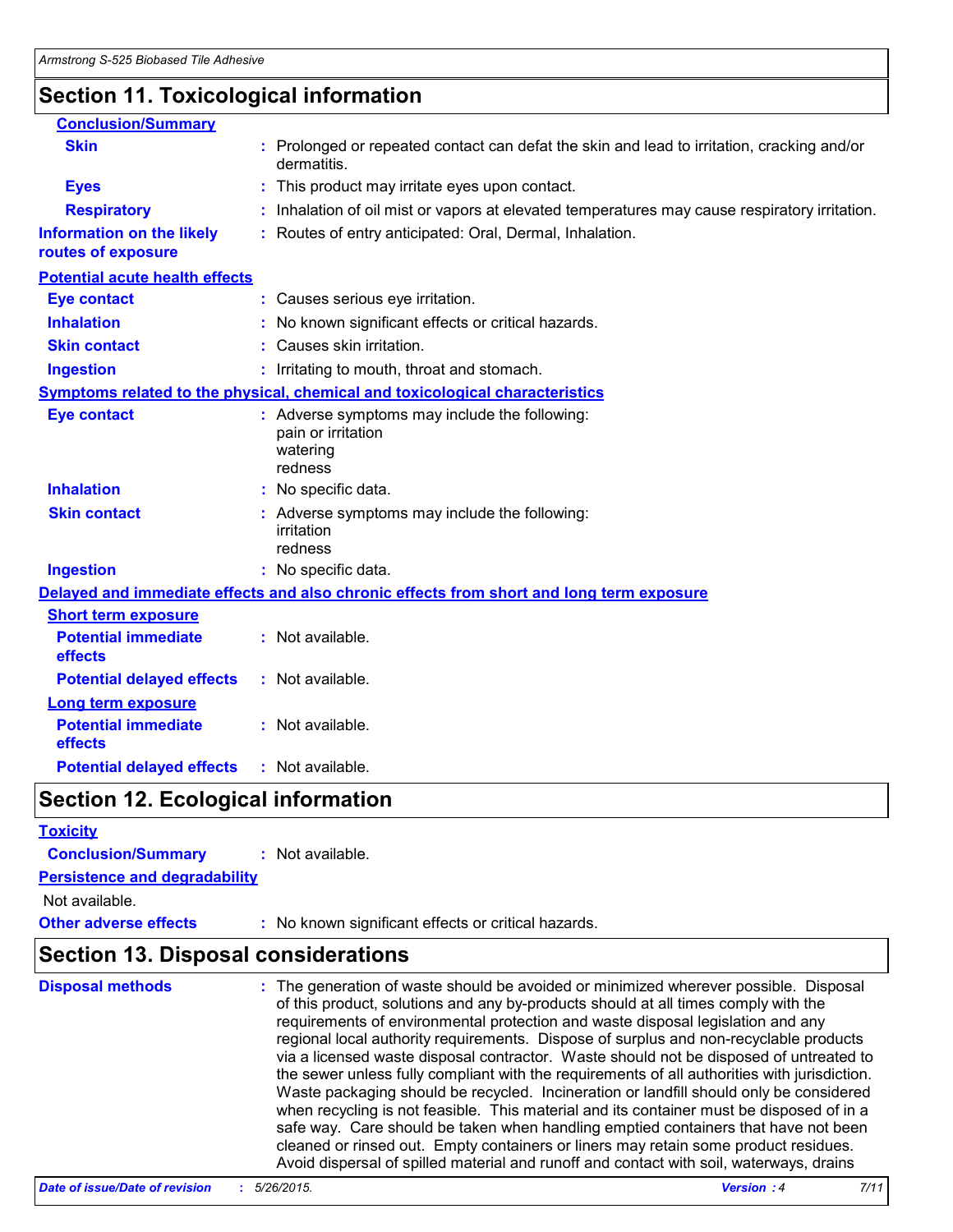# **Section 13. Disposal considerations**

and sewers.

### **Section 14. Transport information**

|                                        | <b>DOT</b><br><b>Classification</b> | <b>TDG</b><br><b>Classification</b> | <b>Mexico</b><br><b>Classification</b> | <b>ADR/RID</b> | <b>IMDG</b>    | <b>IATA</b>    |
|----------------------------------------|-------------------------------------|-------------------------------------|----------------------------------------|----------------|----------------|----------------|
| <b>UN number</b>                       | Not regulated.                      | Not regulated.                      | Not regulated.                         | Not regulated. | Not regulated. | Not regulated. |
| <b>UN proper</b><br>shipping name      |                                     |                                     |                                        |                |                |                |
| <b>Transport</b><br>hazard class(es)   |                                     |                                     |                                        |                |                |                |
| <b>Packing group</b>                   |                                     |                                     |                                        |                |                |                |
| <b>Environmental</b><br><b>hazards</b> | No.                                 | No.                                 | No.                                    | No.            | No.            | No.            |
| <b>Additional</b><br>information       |                                     |                                     |                                        |                |                |                |

**Special precautions for user Transport within user's premises:** always transport in closed containers that are **:** upright and secure. Ensure that persons transporting the product know what to do in the event of an accident or spillage.

**Transport in bulk according :** Not available. **to Annex II of MARPOL 73/78 and the IBC Code**

### **Section 15. Regulatory information**

| <b>U.S. Federal regulations</b>                                                   | : TSCA 8(a) CDR Exempt/Partial exemption: Not determined |                                        |
|-----------------------------------------------------------------------------------|----------------------------------------------------------|----------------------------------------|
|                                                                                   | <b>United States inventory (TSCA</b><br>8b):             | All components are listed or exempted. |
| <b>Clean Air Act Section 112</b><br>(b) Hazardous Air<br><b>Pollutants (HAPS)</b> | : Not listed                                             |                                        |
| <b>Clean Air Act Section 602</b><br><b>Class I Substances</b>                     | : Not listed                                             |                                        |
| <b>Clean Air Act Section 602</b><br><b>Class II Substances</b>                    | : Not listed                                             |                                        |
| <b>SARA 302/304</b>                                                               |                                                          |                                        |
| <b>Composition/information on ingredients</b>                                     |                                                          |                                        |
| No products were found.                                                           |                                                          |                                        |
| <b>SARA 304 RQ</b>                                                                | : Not applicable.                                        |                                        |
| <b>SARA 311/312</b>                                                               |                                                          |                                        |
| <b>Classification</b>                                                             | : Immediate (acute) health hazard                        |                                        |
| <b>Composition/information on ingredients</b>                                     |                                                          |                                        |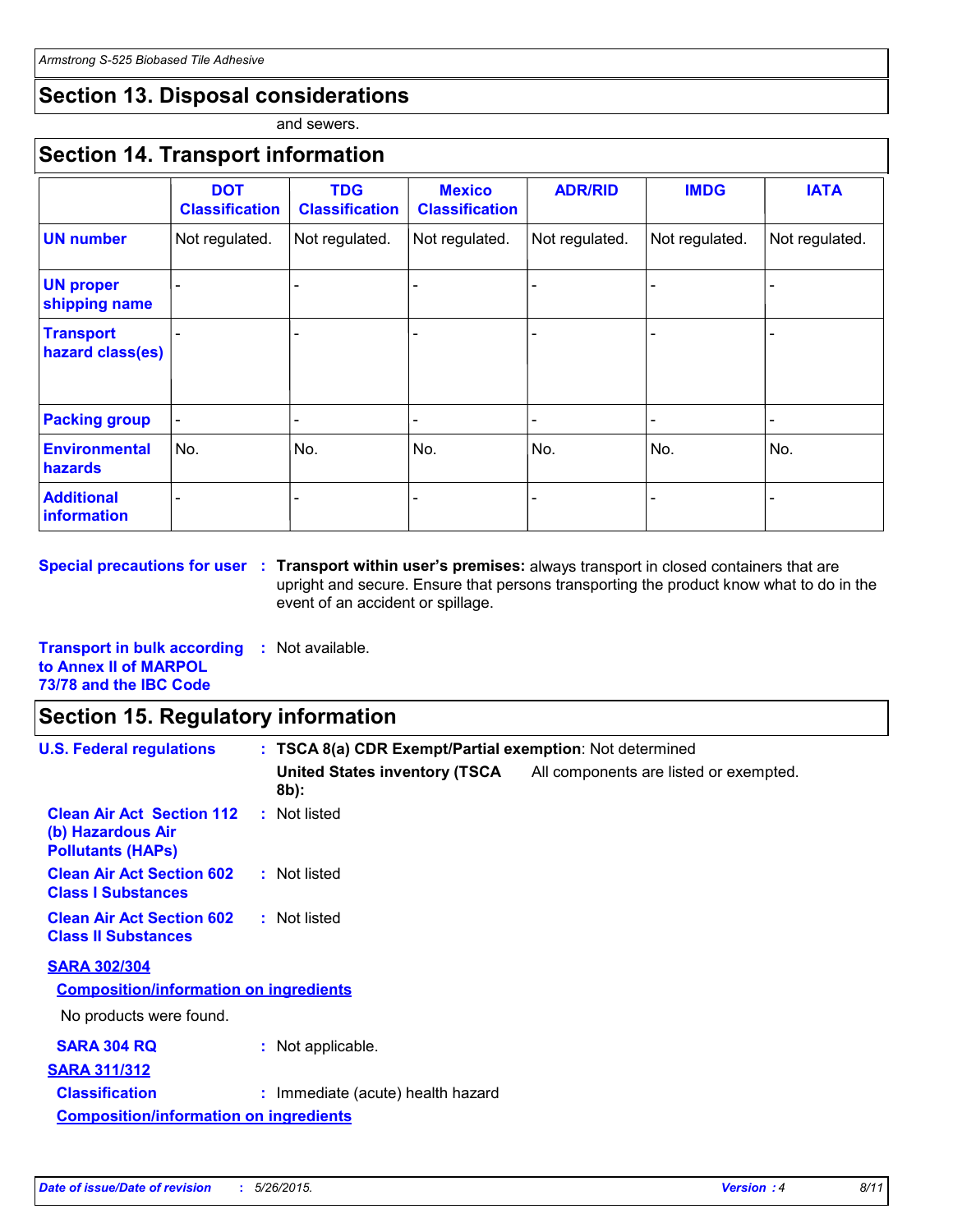# **Section 15. Regulatory information**

| <b>Name</b>                                               | $\frac{9}{6}$ | <b>Fire</b> | <b>Sudden</b><br><b>hazard release of</b><br><b>pressure</b> | <b>Reactive</b> | Immediate<br>(acute)<br>health<br>hazard | <b>Delayed</b><br>(chronic)<br>health<br>hazard |
|-----------------------------------------------------------|---------------|-------------|--------------------------------------------------------------|-----------------|------------------------------------------|-------------------------------------------------|
| Distillates (petroleum), hydrotreated<br>heavy naphthenic | $5 - 10$      | No.         | No.                                                          | No.             | Yes.                                     | No.                                             |

#### **State regulations**

- **Massachusetts :** None of the components are listed.
- **New York :** None of the components are listed.
- **New Jersey :** The following components are listed: MINERAL OIL (UNTREATED and MILDLY TREATED)
- 
- **Pennsylvania :** None of the components are listed.

#### **California Prop. 65**

#### Not available.

| Ingredient name | <b>Cancer</b> | Reproductive | No significant risk<br>level | <b>Maximum</b><br>acceptable dosage<br><b>level</b> |
|-----------------|---------------|--------------|------------------------------|-----------------------------------------------------|
| Not applicable. |               |              |                              |                                                     |

#### **Canada**

#### **Canadian lists**

- **Canadian NPRI :**
- : None of the components are listed.
- 
- **CEPA Toxic substances :** None of the components are listed.
- 

**Classification :**

**Canada inventory :** All components are listed or exempted.

**This product has been classified in accordance with the hazard criteria of the Controlled Products Regulations and the MSDS contains all the information required by the Controlled Products Regulations.**

#### **Mexico**

| ٠ |        | <b>Flammability</b>                       |
|---|--------|-------------------------------------------|
|   | Health | $2 \times 0$ Reactivity<br><b>Special</b> |

#### **International regulations**

| <b>International lists</b>                                                        | : Australia inventory (AICS): All components are listed or exempted.<br>China inventory (IECSC): All components are listed or exempted.<br>Japan inventory: Not determined.<br><b>Korea inventory:</b> All components are listed or exempted.<br>Malaysia Inventory (EHS Register): Not determined.<br>New Zealand Inventory of Chemicals (NZIoC): All components are listed or exempted.<br><b>Philippines inventory (PICCS): Not determined.</b><br>Taiwan inventory (CSNN): All components are listed or exempted. |
|-----------------------------------------------------------------------------------|-----------------------------------------------------------------------------------------------------------------------------------------------------------------------------------------------------------------------------------------------------------------------------------------------------------------------------------------------------------------------------------------------------------------------------------------------------------------------------------------------------------------------|
| <b>Europe</b>                                                                     | : Not determined.                                                                                                                                                                                                                                                                                                                                                                                                                                                                                                     |
| <b>Chemical Weapons</b><br><b>Convention List Schedule</b><br><b>I</b> Chemicals  | : Not listed                                                                                                                                                                                                                                                                                                                                                                                                                                                                                                          |
| <b>Chemical Weapons</b><br><b>Convention List Schedule</b><br><b>Il Chemicals</b> | : Not listed                                                                                                                                                                                                                                                                                                                                                                                                                                                                                                          |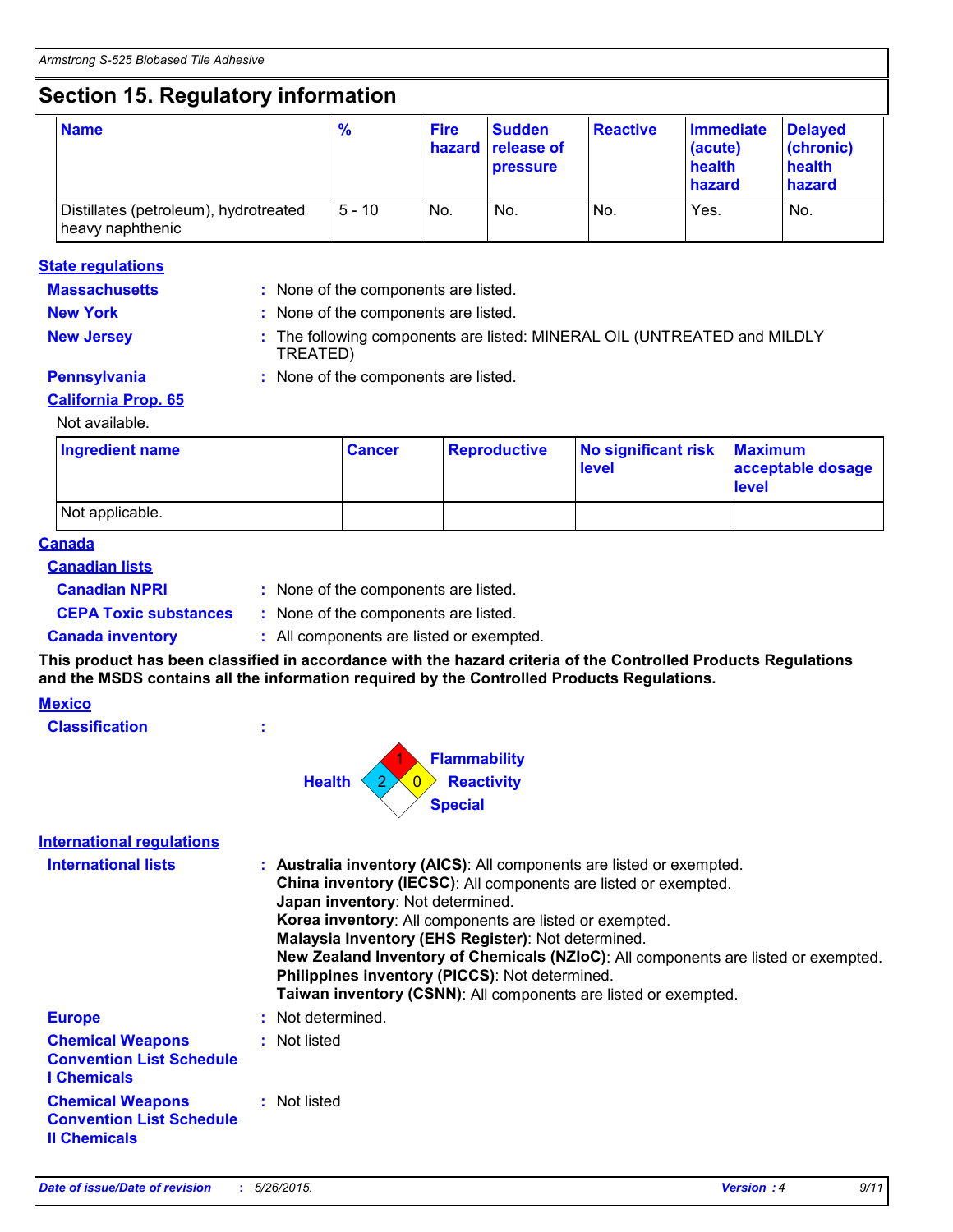# **Section 15. Regulatory information**

**Chemical Weapons Convention List Schedule III Chemicals :** Not listed

### **Section 16. Other information**

#### **Hazardous Material Information System (U.S.A.)**



**Caution: HMIS® ratings are based on a 0-4 rating scale, with 0 representing minimal hazards or risks, and 4 representing significant hazards or risks Although HMIS® ratings are not required on SDSs under 29 CFR 1910. 1200, the preparer may choose to provide them. HMIS® ratings are to be used with a fully implemented HMIS® program. HMIS® is a registered mark of the National Paint & Coatings Association (NPCA). HMIS® materials may be purchased exclusively from J. J. Keller (800) 327-6868.**

**The customer is responsible for determining the PPE code for this material.**

**National Fire Protection Association (U.S.A.)**



**Reprinted with permission from NFPA 704-2001, Identification of the Hazards of Materials for Emergency Response Copyright ©1997, National Fire Protection Association, Quincy, MA 02269. This reprinted material is not the complete and official position of the National Fire Protection Association, on the referenced subject which is represented only by the standard in its entirety.**

**Copyright ©2001, National Fire Protection Association, Quincy, MA 02269. This warning system is intended to be interpreted and applied only by properly trained individuals to identify fire, health and reactivity hazards of chemicals. The user is referred to certain limited number of chemicals with recommended classifications in NFPA 49 and NFPA 325, which would be used as a guideline only. Whether the chemicals are classified by NFPA or not, anyone using the 704 systems to classify chemicals does so at their own risk.**

| <b>History</b>                    |                                                                                                                                                                                                                                                                                                                                                                                                                                                                                                                                                                         |
|-----------------------------------|-------------------------------------------------------------------------------------------------------------------------------------------------------------------------------------------------------------------------------------------------------------------------------------------------------------------------------------------------------------------------------------------------------------------------------------------------------------------------------------------------------------------------------------------------------------------------|
| Date of printing                  | : 5/26/2015.                                                                                                                                                                                                                                                                                                                                                                                                                                                                                                                                                            |
| Date of issue/Date of<br>revision | : 5/26/2015.                                                                                                                                                                                                                                                                                                                                                                                                                                                                                                                                                            |
| <b>Date of previous issue</b>     | : No previous validation.                                                                                                                                                                                                                                                                                                                                                                                                                                                                                                                                               |
| <b>Version</b>                    | $\div$ 4                                                                                                                                                                                                                                                                                                                                                                                                                                                                                                                                                                |
| <b>Key to abbreviations</b>       | $\therefore$ ATE = Acute Toxicity Estimate<br>BCF = Bioconcentration Factor<br>GHS = Globally Harmonized System of Classification and Labelling of Chemicals<br>IATA = International Air Transport Association<br>IBC = Intermediate Bulk Container<br><b>IMDG = International Maritime Dangerous Goods</b><br>LogPow = logarithm of the octanol/water partition coefficient<br>MARPOL 73/78 = International Convention for the Prevention of Pollution From Ships,<br>1973 as modified by the Protocol of 1978. ("Marpol" = marine pollution)<br>$UN = United Nations$ |
| <b>References</b>                 | : Not available.                                                                                                                                                                                                                                                                                                                                                                                                                                                                                                                                                        |
|                                   | $\nabla$ Indicates information that has changed from previously issued version.                                                                                                                                                                                                                                                                                                                                                                                                                                                                                         |

**Notice to reader**